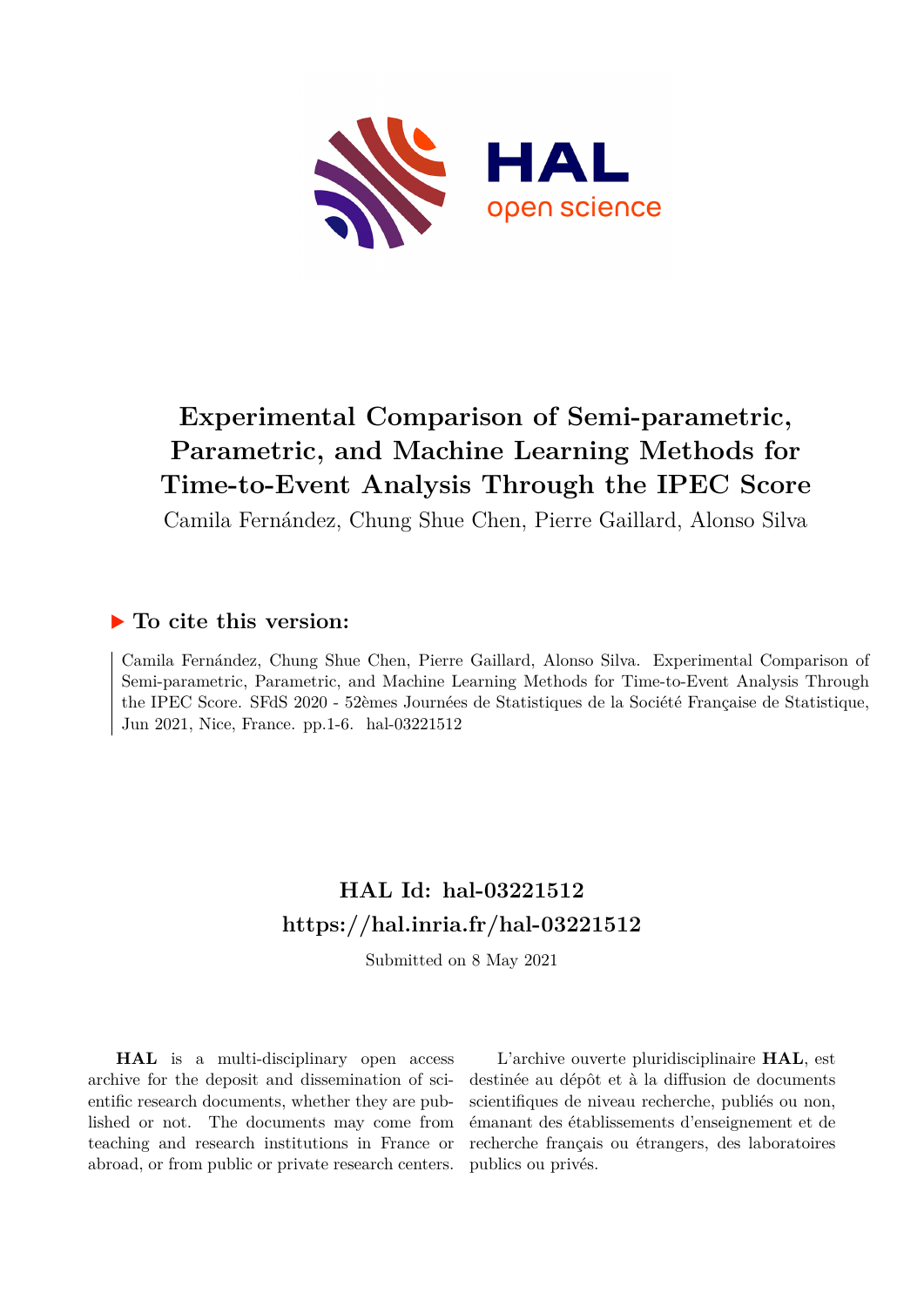#### Experimental Comparison of Semi-parametric, PARAMETRIC, AND MACHINE LEARNING METHODS FOR Time-to-Event Analysis Through the IPEC Score

Camila Fernández<sup>1,2</sup>, Chung Shue Chen<sup>2</sup>, Pierre Gaillard<sup>3</sup>, Alonso Silva<sup>4</sup>

 $1$ Sorbonne Université, <sup>2</sup>Nokia Bell Labs, <sup>3</sup>INRIA, <sup>4</sup>Safran Tech {camila.fernandez, chung shue.chen}@nokia.com, pierre.gaillard@inria.fr, alonso.silva-allende@safrangroup.com

Abstract. In this paper, we make an experimental comparison of semi-parametric (Cox proportional hazards model, Aalen additive model), parametric (Weibull AFT model), and machine learning methods (Random Survival Forest, Gradient Boosting Cox proportional hazards loss, DeepSurv) through the IPEC score on three different datasets (PBC, GBCSG2 and TLCM).

Keywords. Machine Learning, Survival Analysis, Health, Bootstrap, IPEC score. Acknowledgment. The work presented here has been partially carried out at LINCS.

### 1 Introduction

Time-to-event analysis is a branch of statistics that looks for modeling the time remaining until a certain critical event occurs. For example, this event can be the time until a biological organism dies or the time until a machine fails. There are many other examples, in healthcare, the aim is usually to predict the time until a patient with certain disease dies or the time until the recurrence of an illness, whereas in telecom, the goal could be to predict the customer churn, etc. One of the main interests of time-to-event analysis is right censoring, it comes naturally from the fact that not necessary all the samples have reached the event time which makes the problem more difficult and a different challenge from the typical regression problem.

In Fernandez et all. (2020), the performance (through the concordance index) of several models have been compared on two different datasets, both of them related to a healthcare approach. The first one is about patients diagnosed with primary biliary cirrhosis (PBC) where the goal is to predict the time until the patient dies. The second dataset consists on patient diagnosed with breast cancer and the objective is to predict the recurrence of the disease. Here we add a third dataset which is from a different source, it consists on clients from a telecommunication company, Telco (TLCM), and the aim is to predict the customer churn. We also consider a different score to carry out this comparison, the IPEC score (see Section 1.2).

In this work, we implement a bootstrapping technique for the computation of the IPEC score in the test set, this is with the aim of obtain a better approximation of the asymptotic behavior of the estimated event time. Each sample of each dataset has an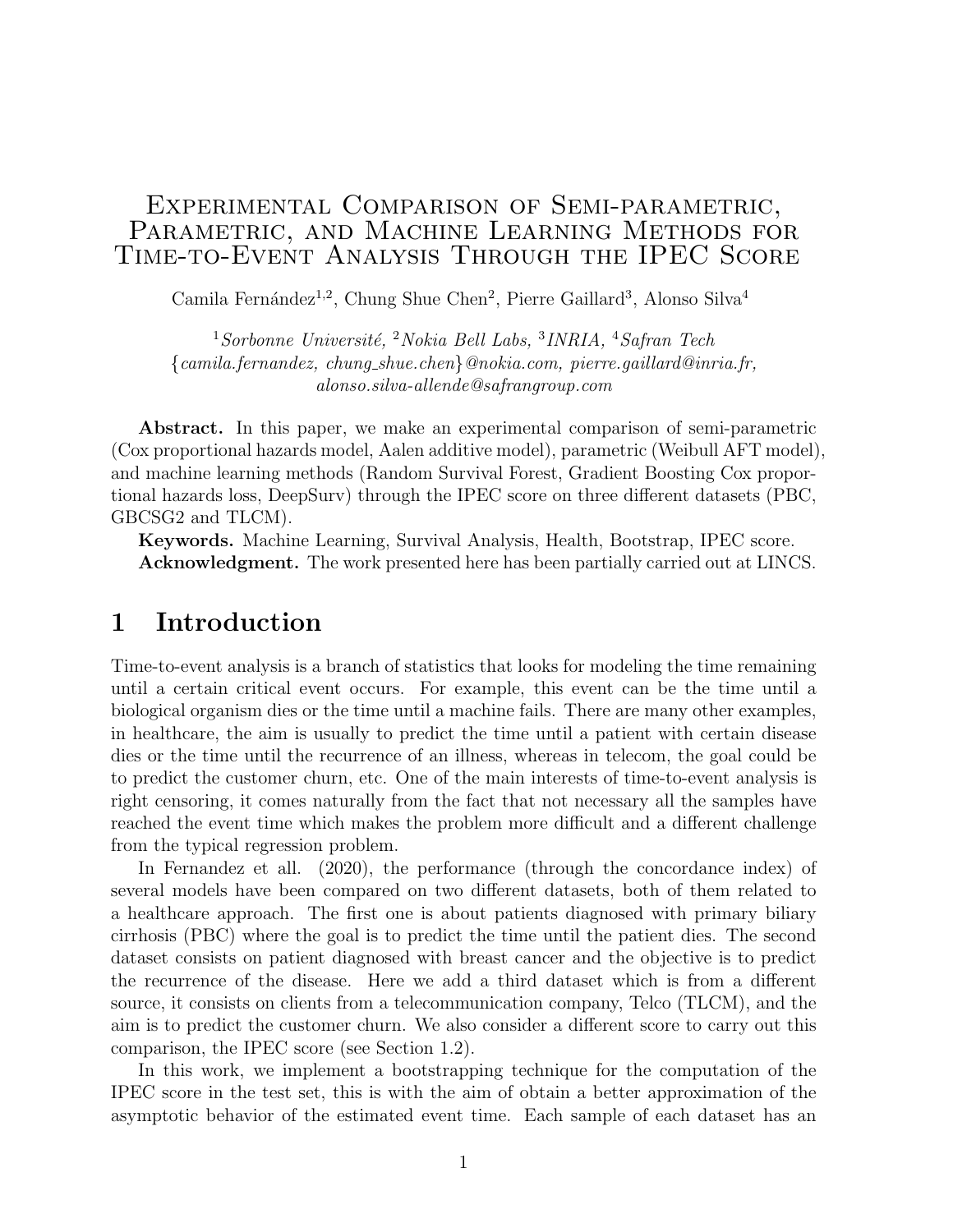observed time which can correspond either to a survival time or a censored time. A censored time will be a lower bound for the survival time and so we will be in the case in which the critical event has not occurred at the moment of the observation.

Survival and hazard function The fundamental task of time-to-event analysis is to estimate the probability distribution of time until some event of interest happens.

Consider a covariates/features vector  $X$ , a random variable that takes on values in the covariates/features space  $\mathcal{X}$ . Consider a survival time T, a non-negative real-valued random variable. Then, for a feature vector  $x \in \mathcal{X}$ , our aim is to estimate the conditional survival function:

$$
S(t|x) := \mathbb{P}(T > t | X = x),\tag{1}
$$

where  $t \geq 0$  is the time and  $\mathbb P$  is the probability function. In order to estimate the conditional survival function  $S(\cdot|x)$ , we assume that we have access to a certain dataset in which for the *i*-th sample we have:  $X_i$  the feature vector,  $\delta_i$  the survival time indicator, which indicates whether we observe the survival time or the censoring time, and  $Y_i$  which is the survival time if  $\delta_i = 1$  and the censoring time otherwise. We split the dataset into a training set of size n and a test set of size  $m$ . The training set is used to estimate the parameters of each model and the test set to measure how accurate is the estimation of the probability function.

Many models have been proposed to estimate the conditional survival function  $S(\cdot|x)$ such as Cox proportional hazards from Cox (1972), gradient boosting from Friedman (2001) and random survival forest from Ishwaran (2008). The most standard approaches are the semi-parametric and parametric models, which assume a given structure of the hazard function  $h(t|x) := -\frac{\partial}{\partial t} \log S(t|x)$ .

IPEC score The IPEC score, introduced first by Gerds and Schummacher (2006), is an alternative score to the concordance index that we used in a previous work in Fernandez et all. (2020) in order to measure the accuracy of time to event models. The IPEC score is a consistent estimator for the mean square error of the probability function S. We used a variant of the original IPEC score which was presented by Chen (2019). This score approximates the following MSE of a survival probability estimator  $S$ , which cannot be directly computed from the dataset,

$$
MSE(\hat{S}) = \int_0^\tau \mathbb{E}[(1\{T > t\} - \hat{S}(t|X))^2]dt
$$
 (2)

where  $\tau$  is a user-specified time horizon and T is the survival time of feature vector X. Let us define  $S_C(t|x) = \mathbb{P}(C > t | X = x)$  where C is the censored time. Then, the IPEC score is computed as follows. Let  $\hat{S}_C$  be an estimator of  $S_C$ ,

$$
IPEC(\hat{S}) = \frac{1}{m} \sum_{i=1}^{m} \int_{0}^{\tau} W_i(t) (\mathbb{1}\{Y_i > t) - \hat{S}(t|X_i))^2
$$
(3)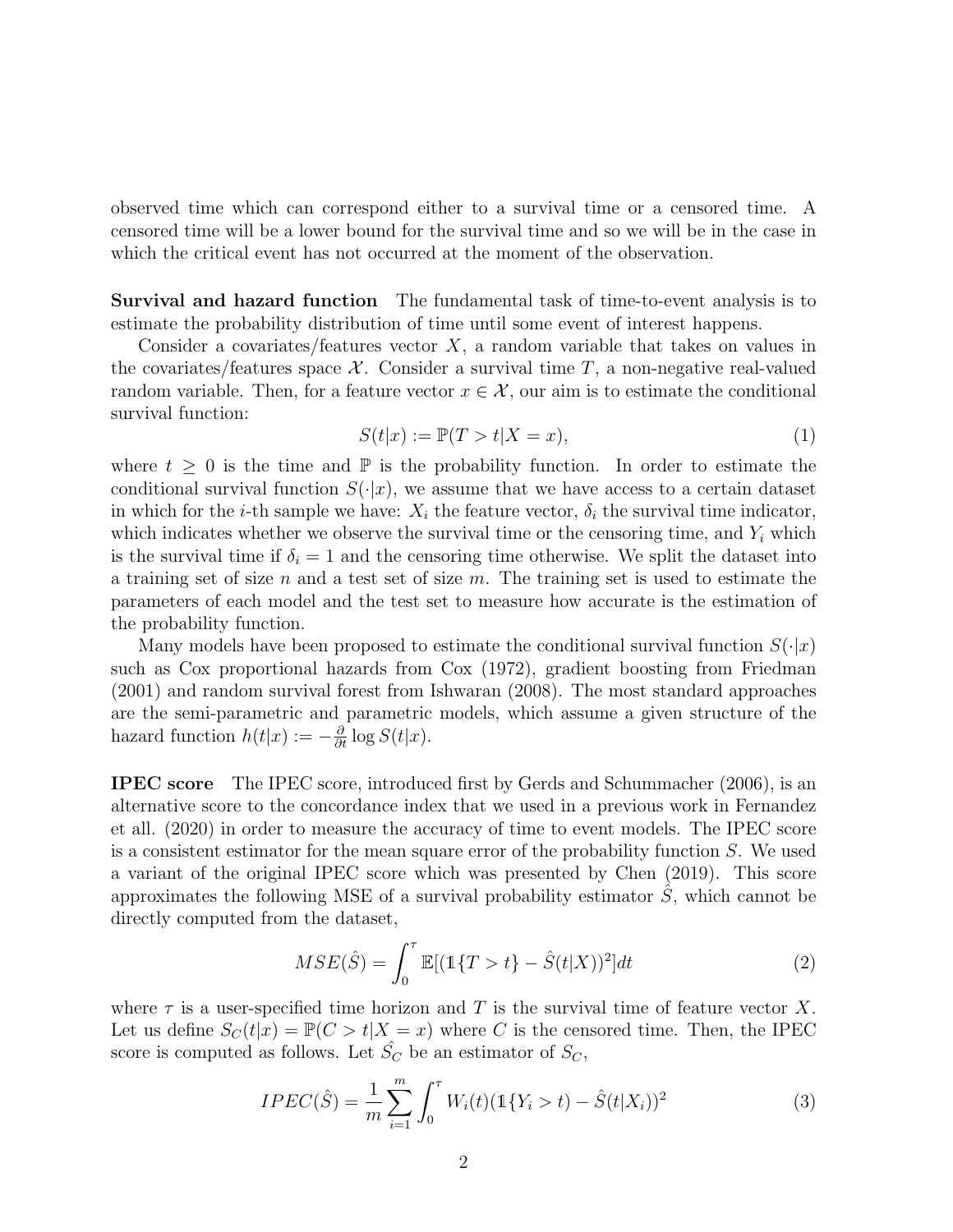where  $(X_i, Y_i, \delta_i)$  for  $0 < i \leq m$  are the samples of the test set.  $W_i$  is defined as:

$$
W_i(t) = \begin{cases} \frac{\delta_i \mathbb{1}\{Y_i \le t\}}{\hat{S}_C(Y_i | X_i)} + \frac{\mathbb{1}\{Y_i > t\}}{\hat{S}_C(t | X_i)} & \hat{S}_C(t | X_i) \ge \theta\\ 1/\theta & \text{otherwise.} \end{cases}
$$
(4)

Here,  $\theta$  is an user-specified bound which was introduced in order to prevent a division by 0 and then, in the worst case, the IPEC score is finite. The addition of this last parameter is the only difference between the original IPEC score of Gerds and Schummacher (2006) and the variant introduced by Chen (2019). In practice,  $\theta$  can be set as an arbitrarily small but positive constant. Note that  $0 \leq IPEC(\hat{S}) \leq \tau/\theta$ .

#### 2 Datasets Description

German Breast Cancer Study Group dataset (GBCSG2) The German Breast Cancer Study Group (GBCSG2) dataset, made available by Schumacher et al. (1994), studies the effects of hormone treatment on recurrence-free survival time. The event of interest is the recurrence of cancer time. The dataset has 686 samples and 8 covariates/features: age, estrogen receptor, hormonal therapy, menopausal status (premenopausal or postmenopausal), number of positive nodes, progesterone receptor, tumor grade, and tumor size. At the end of the study, there were 387 patients (56.4%) who were right censored (recurrence-free).

Mayo Clinic Primary Biliary Cirrhosis dataset (PBC) The Mayo Clinic Primary Biliary Cirrhosis dataset, made available by Therneau and Grambsch (2000), studies the effects of the drug D-penicillamine on the survival time. The event of interest is the death time. The dataset has 276 samples and 17 covariates/features: age, serum albumin, alkaline phosphatase, presence of ascites, aspartate aminotransferase, serum bilirunbin, serum cholesterol, urine copper, edema, presence of hepatomegaly or enlarged liver, case number, platelet count, standardized blood clotting time, sex, blood vessel malformations in the skin, histologic stage of disease, treatment and triglycerides. At the end of the study, there were 165 patients (59.8%) who were right censored (alive).

Kaggle Telco Churn (TLCM) The Kaggle Telco Churn dataset, made available by Kaggle in 2008, studies the possible causes of customer churn in a telecommunication enterprise. The event of interest is the churn time of the clients. The dataset has 7043 samples and 19 covariates/features: customer ID, gender, senior citizen, partner, dependents, phone service, multiple lines, internet service, online security, online backup, device protection, tech support, streaming TV, streaming movies, contract, paperless billing, payment method, monthly charges and total charges. At the end of the study, there were 5174 clients (73%) who were right censored (not have churned yet).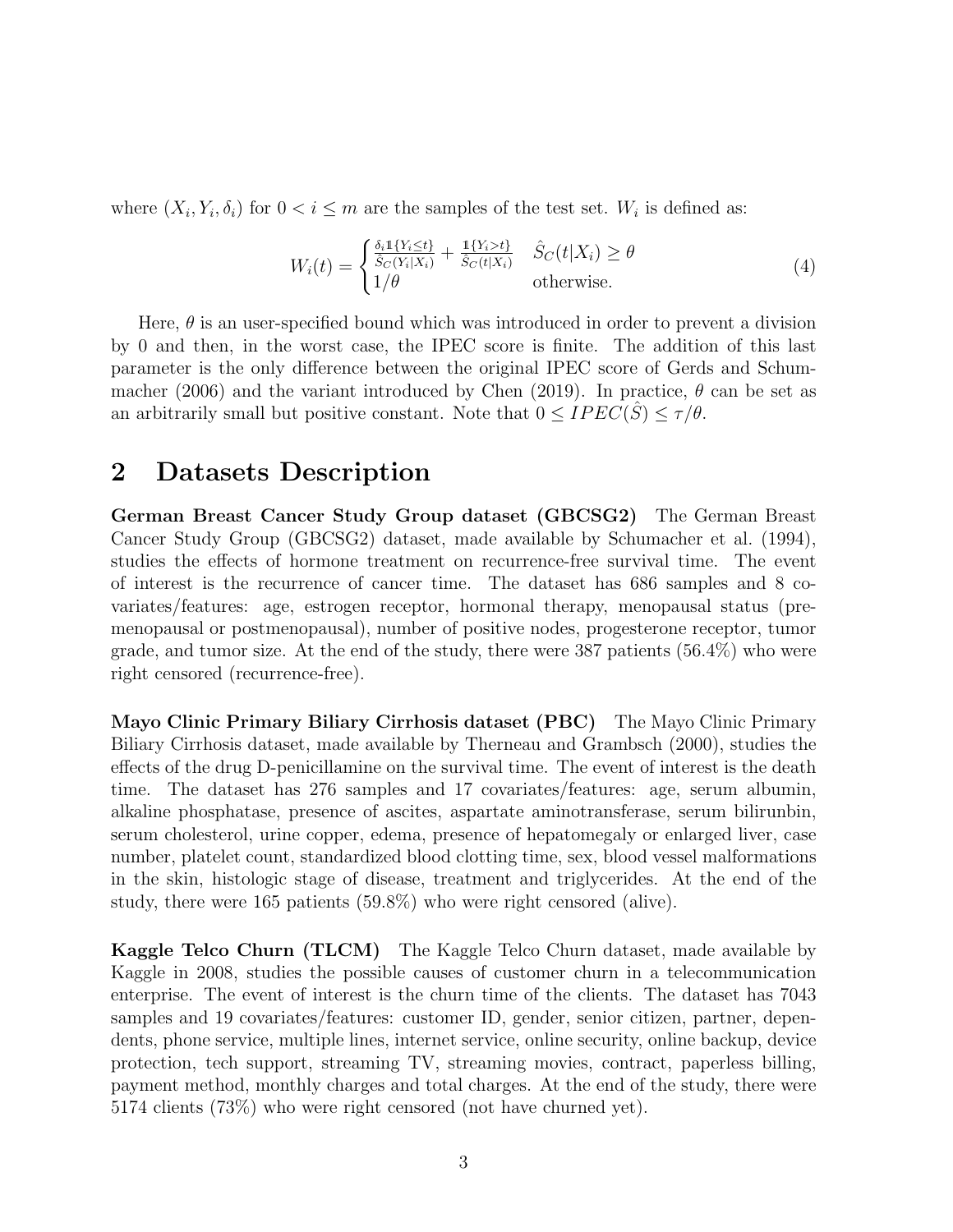## 3 Models

We took into consideration several models for the comparison analysis. Semi-parametric models such as Cox (1972) and Aalen's additive (1989), both models assume certain parametrical structure on the hazard function. These models are semi-parametric in the sense that the baseline hazard function does not have to be specified and it can vary allowing a different parameter to be used for each unique survival time.

We also consider a parametric model, Weibull accelerated failure time by Liu (2018), it supposes that the hazard function depends on an accelerated rate  $\lambda(x)$  which can be estimated parametrically.

Finally we consider machine learning models such as Random survival forest proposed by Ishwaran et all. (2008), Gradient boosting cox proportional hazards loss proposed by Friedman (2001), DeepSurv by Katzman et all. (2018) and a variation of random survival forest proposed by Chen (2019). We also considered a randomized search of the parameters which was done by cross validation. For more information and details about these models look at Fernandez et all. (2020).

#### 4 Results and Conclusion

For each dataset, we choose 25 different seeds for splitting the data which generates 25 different partitions between training and test sets (75% and 25% respectively). We repeat the experiment 25 times and we make a boxplot with the distribution of the IPEC scores obtained. Fig. 1, 3 and 5 respectively compare the IPEC score for PBC, GBCSG2 and TLCM datasets, and Fig. 2, 4 and 6 show the same comparison after re-sampling the test set five times (bootstrapping).

In Fig. 1, we can appreciate that Gradient boosting with randomized search of the parameters performs better than the other models and DeepSurv is in second place. Fig. 3 shows that DeepSurv outperforms all the other models for GBCSG2. And finally, Fig. 5 shows the comparison for TLCM dataset where we can observe that Cox proportional Hazards model is the model with the best performance and DeepSurv dropped down to the fifth place.

Furthermore, we can observe that traditional methods performed reasonably well for the big dataset TLCM, but they underperformed against machine learning methods for the smaller datasets (GBCSG2 and PBC). We can also observe that the deep learning method (Deepsurv) performed better than random survival forest model in all the datasets.

Fig. 2, 4 and 6 show the comparison of the IPEC score using the bootstrapping technique. We appreciate that DeepSurv outperforms all the other models for the smaller datasets (PBC and GBCSG2) and Cox proportional hazards has the best result for the biggest dataset (TLCM) as in the previous case without re-sampling.

This shows that there is no much difference in the results when we apply the bootstrapping technique for the test of the models. In addition, we know that classical methods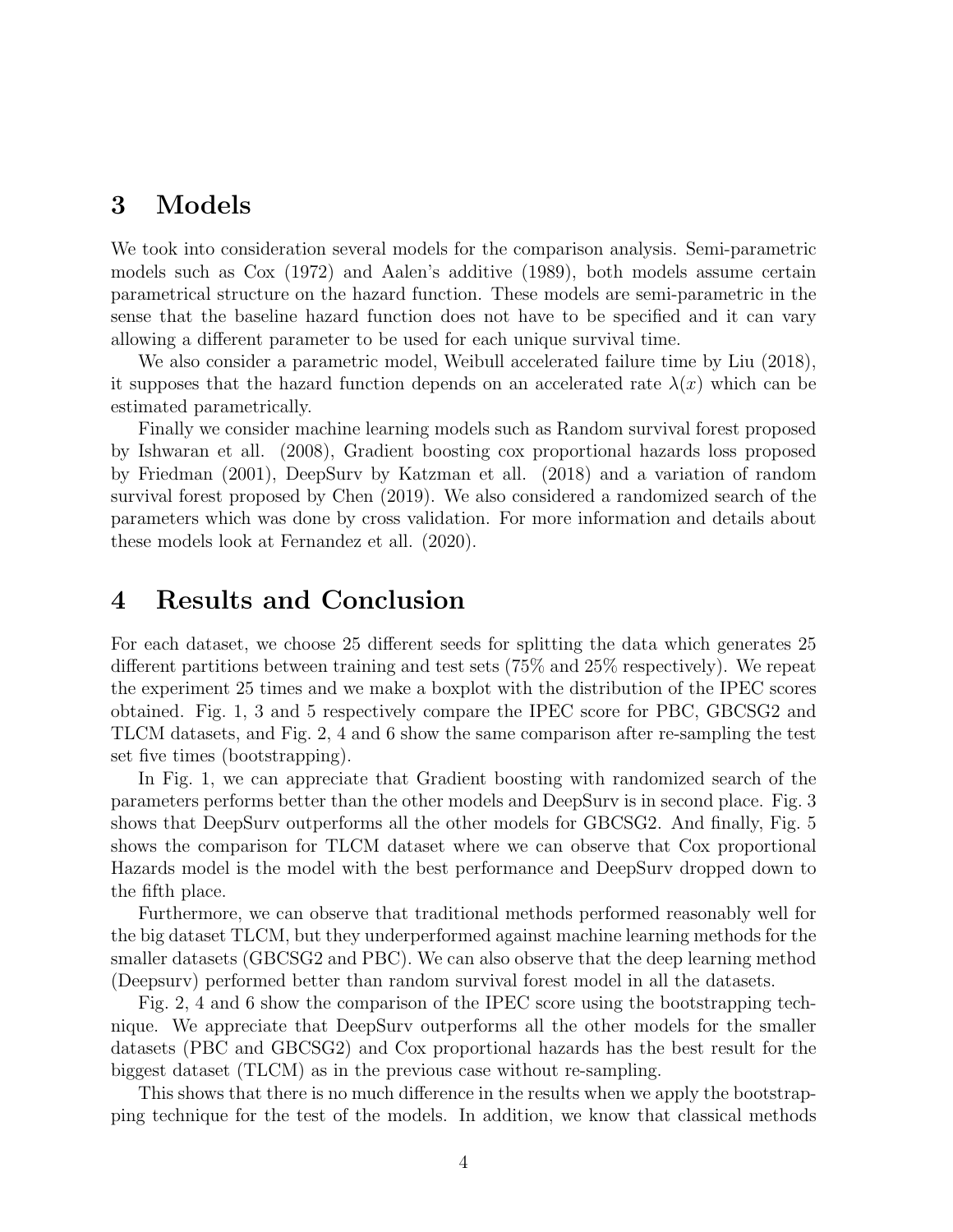are easier to interpret in the sense of measure how each covariate/feature influences in the model. For the case of PBC dataset, gradient boosting with random search outperforms DeepSurv by a 12\% while similarly in TLCM the method cox proportional hazards increase the performance by a 12% with respect to Deepsurv model. The case of GBCSG2 is different because DeepSurv improves the performance in a 37% compared to Aalen's additive method, therefore, if this increment of performance is significant enough to compensate the loss of interpretation will depend mainly on the applications.



Figure 1: IPEC score comparison for PBC dataset









Figure 4: IPEC score comparison with bootstrapping